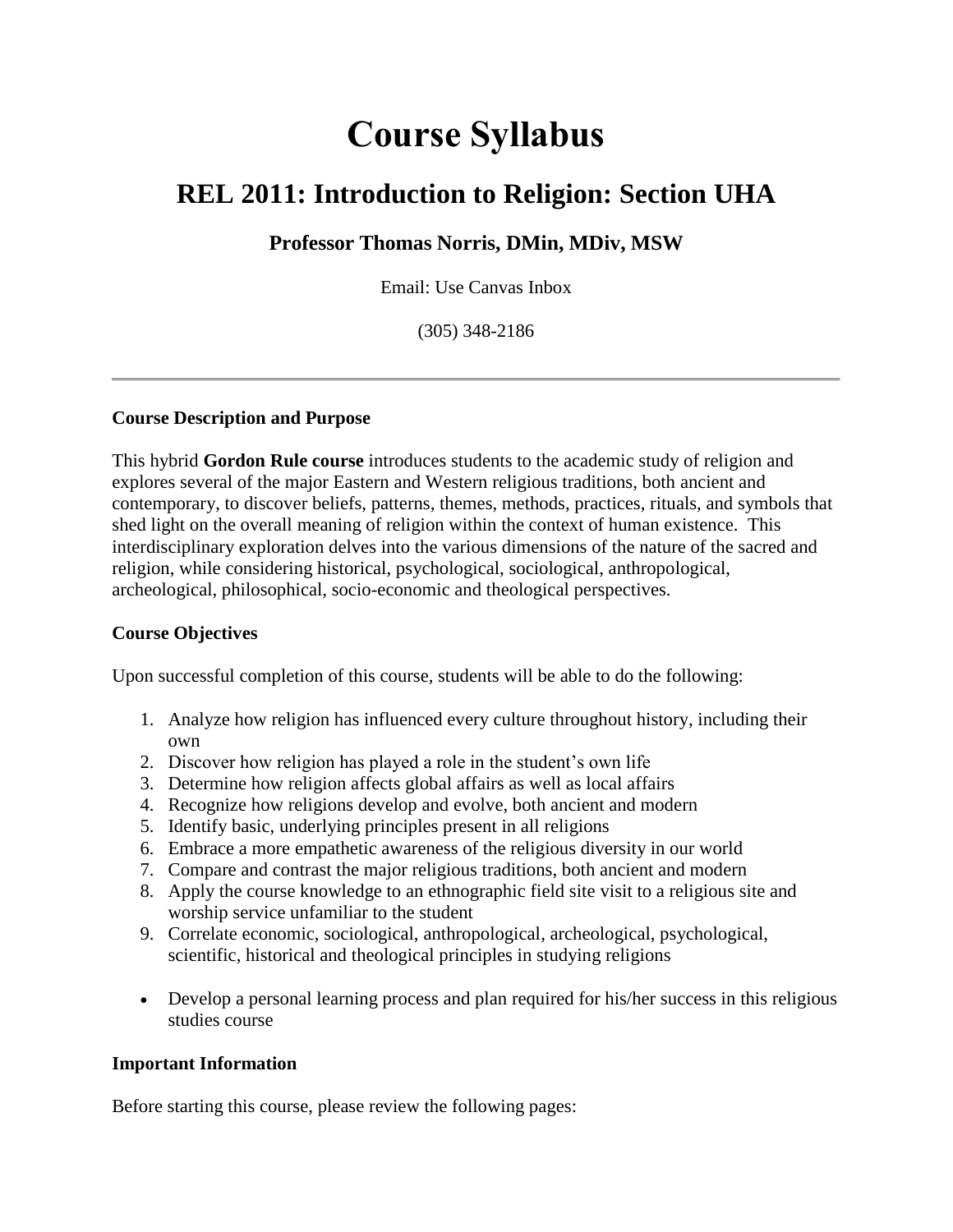- [Policies](https://fiu.instructure.com/courses/6367/pages/policies)
- [Technical Requirements and Skills](https://fiu.instructure.com/courses/6367/pages/technical-requirements-and-skills)
- [Accessibility and Accommodation](https://fiu.instructure.com/courses/6367/pages/accessibility-and-accommodation)
- [Academic Misconduct Statement](https://fiu.instructure.com/courses/6367/pages/academic-misconduct-statement)

#### **Course Prerequisites**

There are no prerequisites for this course.

#### **Proctored Exam Policy**

All quizzes and exams are online, so there are no proctored exams for this course.

#### **Textbook and Course Materials**



**Anatomy of the Sacred (Required)** James C. Livingston Pearson, 6th edition, 2009 ISBN-13: 978-0-13-600380-9 You may purchase your textbook online at the **FIU** Bookstore (Links to an external [site.\)Links to an external site..](http://fiu.bncollege.com/webapp/wcs/stores/servlet/BNCBHomePage?storeId=21551&catalogId=10001)



**The First Muslim: The Story of Muhammad (Required)** Lesley Hazleton Riverhead Books, 1st edition, 2014 ISBN-13: 978-1594632303 You may purchase your textbook online at the **FIU** Bookstore [\(Links to an external site.\)Links to an external site..](http://fiu.bncollege.com/webapp/wcs/stores/servlet/BNCBHomePage?storeId=21551&catalogId=10001)



**MLA Handbook (Recommended)** The Modern Language Association of America MLA, 8th edition, 2016 ISBN-13: 978-1603292627

## **Expectations of this Course**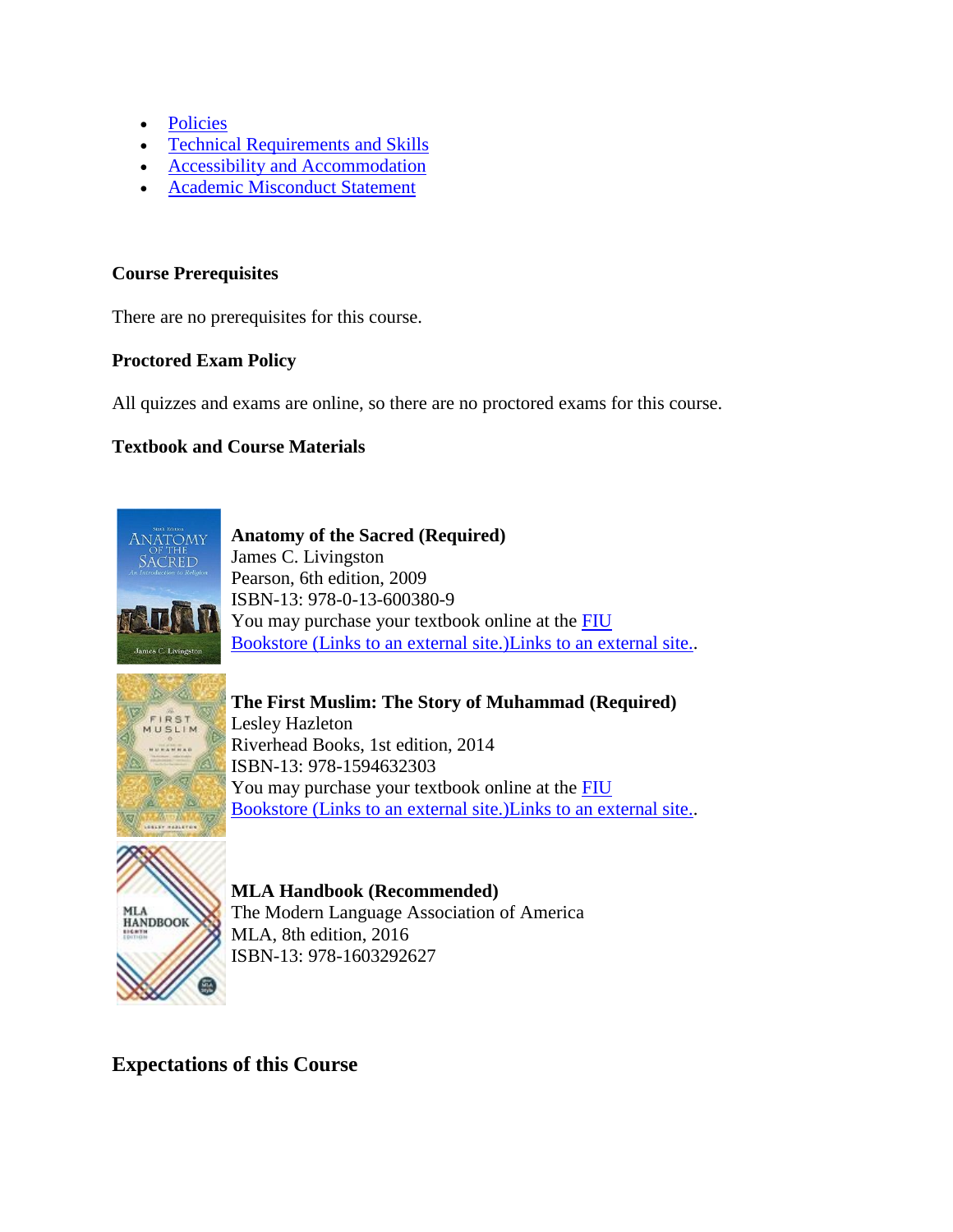This is a hybrid course, which means part of the course work will be conducted online and part in class. Expectations for performance in a hybrid online course are the same for a traditional course. In fact, hybrid online courses require a degree of self-motivation, self-discipline, and technology skills which can make these courses more demanding for some students.

- Course Communication how to contact your professor
	- o Communication in this course will take place via the Inbox. Check out the [Canvas](https://vimeo.com/canvaslms/212en)  Conversations Tutorial [\(Links to an external site.\)Links to an external site.](https://vimeo.com/canvaslms/212en) to learn how to communicate with your instructor and peers using Announcements, Discussions, and the Inbox.
- Respect, Courtesy, and Communication
	- o It is the student's responsibility to be attentive, respectful, keep up with the work, and hand in assignments on time.
	- o **Cell phones** must be turned off during class. There will be no texting or leaving class to take a telephone call.
	- o There is no surfing or **social media** on computers in class! Computers are only used for taking notes!
	- o If a student is having any difficulties with the assignments, readings, papers, tests, punctuality, attendance, or medical issues, they should speak to the professor before it becomes a problem. **Good communication** will always lead to a **successful resolution of the issue.**
- **Behavioral Misconduct** 
	- o Any student who is subject to sexual harassment, stalking, physical or verbal abuse should immediately speak to the instructor. The university has policies to protect students in these instances and the instructor will immediately refer the student to the appropriate program or resource.

## **Attendance (5%)**

Regular **in-person attendance is required** to pass this course. Students are to arrive on time and stay until the class period is over. If you need to leave early, discuss with me before class. Repeated tardiness is counted as an absence for that day.

Attendance counts for **5% of your final grade** and it is calculated by the percentage of times present and absent. However, if you miss more than three classes, a greater percentage is deducted.

The 5% Attendance grade is for regular attendance, but missing too many of the classes in the course is not acceptable and leads to failure. Much of the in-class portion of the course is based on lecture, discussion and participation, and not just taking quizzes or turning in papers.

#### **Religious Holidays**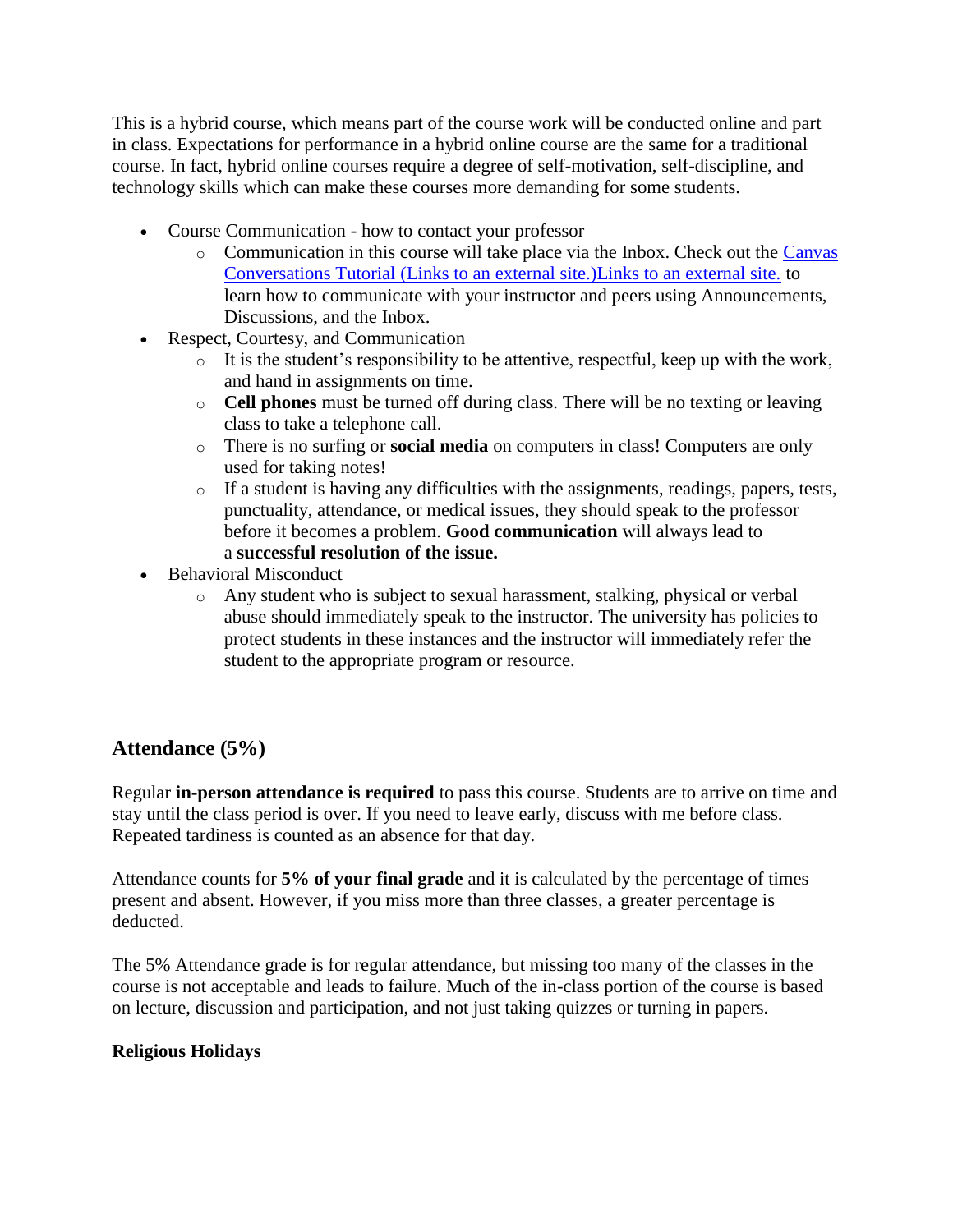By university policy, students must notify the instructor at least two weeks in advance that he/she wishes to observe a religious holy day. The student will be excused from class without penalty. The student is still responsible for the material and will be given a reasonable amount of time to make up any work missed after discussion with the instructor.

#### **Discussion Forums (10%)**

You will be required to participate in the following three (3) online discussions:

- *Essay: "The Case for Contamination"* by Kwame Anthony Appiah
- *Film: Gandhi* (1982)
- *Book: The First Muslim - The Story of Muhammad*, by Lesley Hazleton

A minimum of three substantive, thoughtful comments (at least 50 words/5 lines each) is required for each forum. Doing the minimum earns you a C (75%); anything more brings a higher grade, as long as the comments are substantive and thoughtful.

Keep in mind that your discussion forum postings will likely be seen by other members of the course. Care should be taken when determining what to post.

## **Quizzes**

In order to mitigate any issues with your computer and online assessments, it is very important that you take the [Practice Quiz](https://fiu.instructure.com/courses/6367/quizzes/12265) from each computer you will be using to take your graded quizzes and exams. For quiz duration, grading criteria and feedback response time, please review the [important information about quizzes](https://fiu.instructure.com/courses/6367/pages/important-information-about-quizzes) page.

#### **Writing Rules Quiz (2%)**

This quiz will test your understanding of good essay and writing skills. The quiz consists of 15 questions with 45 minutes to complete. You will be allowed two (2) attempts. Your score and submitted answers will be available immediately after each submission. Correct answers will be made available in *My Grades* after each quiz deadline.

#### **Chapter Quizzes (27%)**

You will take nine (9) online quizzes based on assigned textbook chapters. Each quiz consists of 20 questions with 30 minutes to complete. Your score will be available immediately after submission. Correct answers will be made available in *My Grades* after each quiz deadline.

#### **Midterm and Final Quizzes (10%)**

These quizzes will be based upon both lecture and textbook material (about a 50-50 ratio), so passing will require regular attendance, taking good notes, and reading the textbook. Each exam will consist of 40 questions with 60 minutes to complete.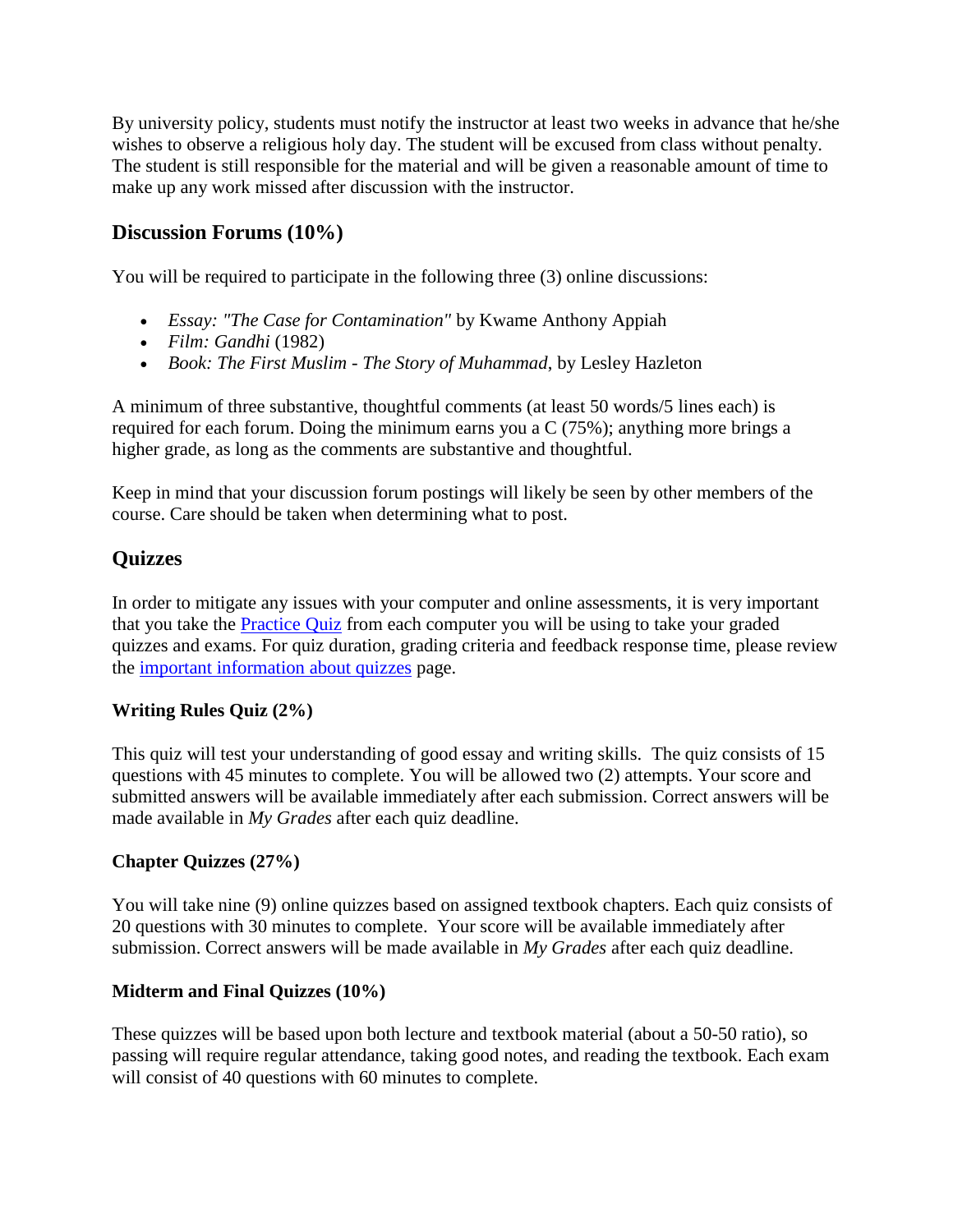It is not recommended that you take the quizzes or exams as an open book test as they are time limited and you will not have time to look up material and answer all the questions.

- **Midterm Quiz (5%):** covers content from weeks 1-7
- **Final Quiz (5%):** covers content from weeks 8-15

#### **Assignments**

For assignment availability, detailed instructions, grading criteria and feedback response time, please review the [important information about assignments](https://fiu.instructure.com/courses/6367/pages/important-information-about-assignments) page.

This is a **Gordon Rule course** with a three-paper requirement and you must attain at least a "C" to pass a Gordon Rule course. Under the Gordon Rule, FIU requires that student papers:

- 1. have a clear thesis or controlling idea;
- 2. have a thesis supported with adequate reasons and evidence;
- 3. be organized clearly and logically;
- 4. show sustained analysis and critical thought;
- 5. show knowledge of conventions of standard written English; and
- 6. show awareness of disciplinary conventions in regard to content, style, form, and delivery method.

Please review each assignment's general requirements below, along with the assignment **grading rubrics** online in the *Assignment Dropbox* section of the course.

#### **General Guidelines**

- We use The **MLA Handbook** for writing papers in this course. You must know how to perform parenthetical referencing to provide appropriate citations for your sources.
- Read **Dr. Norris' Excellent Tips for Writing Papers** in **Canvas** to guide you in writing your essays. All written assignments are formal essays and should follow college essay format.
- **You may write more than the minimum word requirement, but not less without penalty.** In fact, most of your papers will need more than the minimum to adequately cover the topic and make your points.
- While there is a wealth of sound **research information** at your disposal on the Internet, there is a greater deal of dubious material, so please be discerning. Acceptable authorship includes individual, recognized experts, educational institutions (e.g. Institute of Reformation History, Stanford University), publicly supported national or international institutes (e.g. World Health Organization), and other well-known institutions with solid reputations (e.g. World Council of Churches). Please visit the Wabash Center' Page, [Annotated Links to Websites on Religion and Theology \(Links to an external](https://www.wabashcenter.wabash.edu/resources/website-on-religion/)  [site.\)Links to an external site.,](https://www.wabashcenter.wabash.edu/resources/website-on-religion/) for excellent religious studies sources. This site will also be posted on **Canvas**.
- Please take advantage of the (free) Writing Lab that will provide you with someone to go over your papers for grammatical, format, and content issues before you hand it in. Visit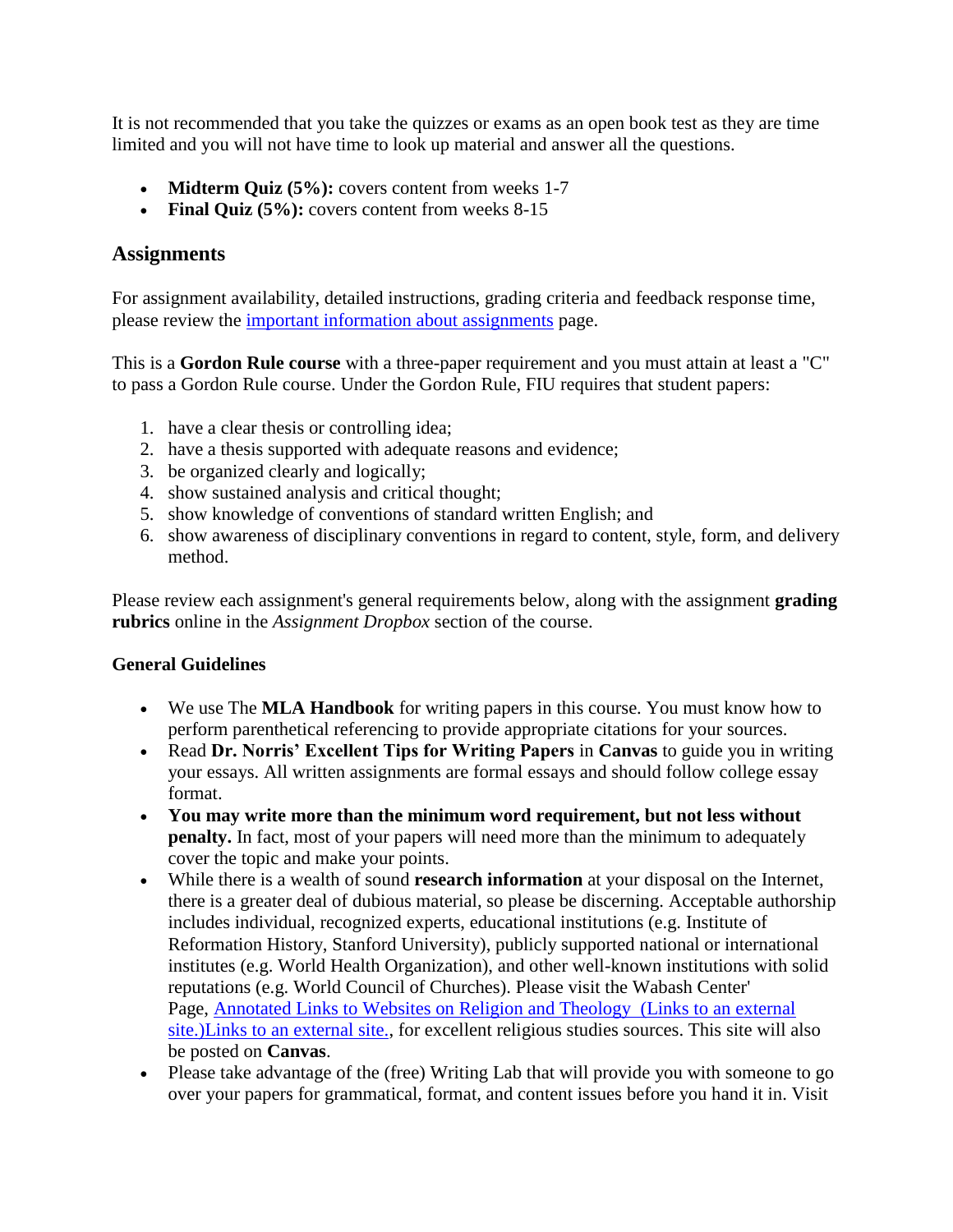our Writing Resources [\(Links to an external site.\)Links to an external site.](http://online.fiu.edu/app/webroot/html/blackboardlearn/resources/writing_resources/) webpage for guidance and assistance with writing assignments.

#### **Weekly Research Questions (5%)**

You will be presented with a weekly question or topic to research out of class. You must submit your responses online **before the next scheduled in-person meeting**. Students are expected to actively participate in class by making relevant comments, and asking and answering questions.

#### **Opinion Essay on "***The Case for Contamination***" (10%)**

This individual essay assignment follows the online discussion of Anthony Appiah's "A Case for Contamination" essay.

*Think, Pair, Share:* Use the online discussion to deepen your understanding of the article, to answer anything you did not understand about Appiah's argument, to analyze the article, and to challenge each other—so you can write a better, more comprehensive essay. Make it a true back and forth discussion.

After the discussion period, write your individual **750-word** opinion essay addressing the following points about Appiah's essay:

- 1. What is Appiah's overall thesis? State clearly.
- 2. What does Appiah mean by "contamination"?
- 3. What role does religion play in Appiah's essay?
- 4. What are Appiah's major themes?
- 5. What are the major contrasting viewpoints Appiah discusses. Define, describe, explain, compare and contrast them: Cultural Preservation, Cosmopolitanism, and Neofundamentalism.
- 6. In the essay provide and explain at least three examples Appiah gives to make his argument.
- 7. Provide and explain at least three personal examples you can think of that could also be used to support Appiah's argument or your own counterargument.
- 8. Explain how you agree or disagree with Appiah.
- 9. Assume your audience has not read the article, so make sure you explain things clearly and fully. Your paper will not be accepted if you do not participate in the discussion with a minimum of three substantive, thoughtful comments (at least 50 words/5 lines each).

The paper should reflect some of your discussion points. If you use outside sources, you must cite according to MLA format and add a Works Cited page.

#### **Religious Site Visit and Essay (20%)**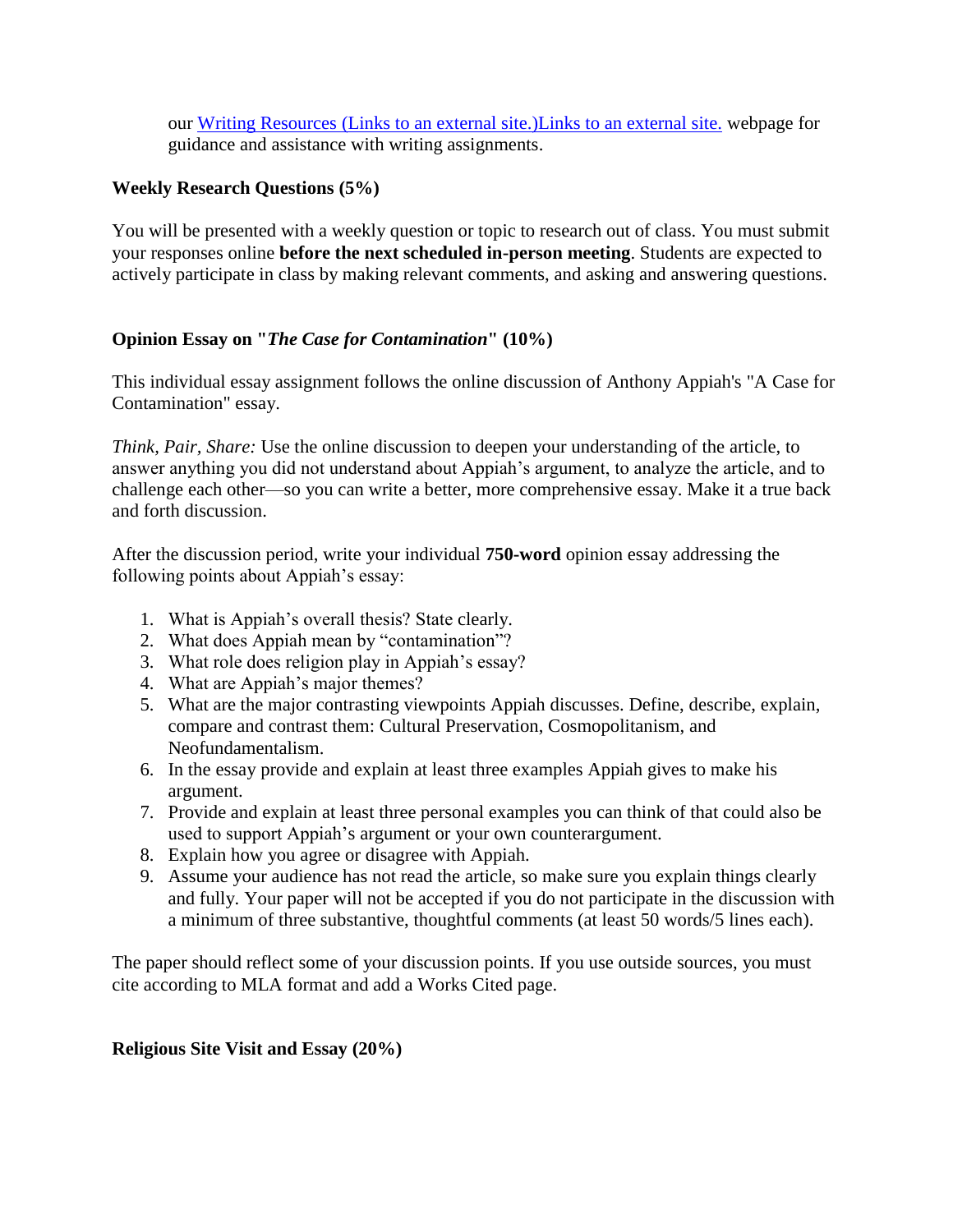Visit a worship service or ceremony (temple, mosque, church, cathedral, or worship facility) outside of your own religious background or current religious practice. *Note:* Remember that if your religious background or current practice is Christian, you cannot do this Field Visit Essay on any other Christian Churches (Roman Catholic, Protestant, Orthodox, Pentecostal, etc.). If you do, the paper will not be accepted. Then, write about your experience in a **1,000-word** essay: what you observed, what you learned, how you felt (personal reflection), and anyone you interviewed. As an ethnographic exercise, detail is essential.

Your essay must address the following points.

- Conduct an interview with a priest, minister, rabbi, imam, monk, lay leader or church official with all questions and responses integrated into the body of the paper. Provide an appendix at the end of the paper listing the questions you asked.
- Describe the service, building structure, art and cultic objects, clothing, rituals, ancillary practices (such as serving special foods), "the feel of the place," demographics of the participants, and anything else relating to the religion and the service. Specify the religion and the branch or sect you attended for the site visit
- Demonstrate that you have done some research ahead of time (citations and a Works Cited page) so that you have some basic knowledge of what you are going to experience. When you use outside sources, you must cite according to MLA format and add a Works Cited page. You must provide a minimum of three scholarly, professional research sources (books and professional journals) for this research.
- Identify and discuss your own religious background or current practice in the introduction.
- Respect the church, temple, or mosque. DO NOT TAKE NOTES DURING THE WORSHIP SERVICE, PRAYERS OR MEDITATIONS. Do your research ahead of time and in interviews. Sit quietly and participate appropriately during the worship service, following the other worshippers in what to do. DO NOT MAKE ANY CRITICAL OR DISPARAGING COMMENTS TO ANYONE WHILE ATTENDING SOMEONE ELSE'S SACRED SPACE.

#### References

You must provide a minimum of two (2) scholarly, professional references (books, journal articles, interviews, feature news articles, documentaries, etc.) of which only one may come from the Internet (except for full e-books and online academic articles).

Please **DO NOT use** any of the following sources as one of your references:

- Hopfe and Woodward textbook or other course textbooks
- Wikipedia, encyclopedias, atlases, or dictionaries
- Original sources, such as the Bible, the Torah or the Quran

#### **Research Paper (20%)**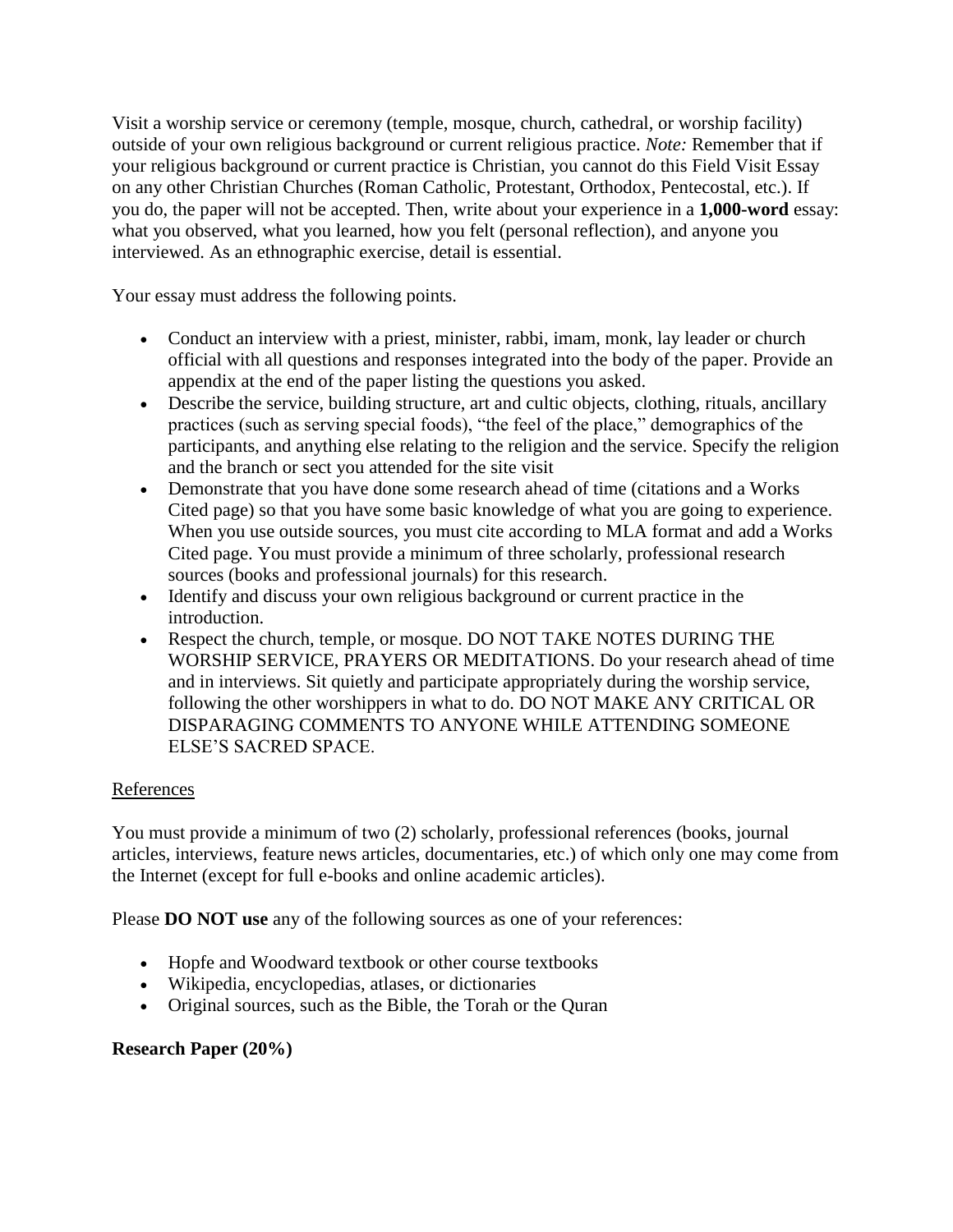For this assignment, you will be required to choose one of the four topics listed below and write a **1,500-word** research paper on the chosen topic. Please consult the **MLA Handbook** to reference and **Dr. Norris' Tips for Excellent Papers** in **Canvas** for everything you need to write a solid research paper.

#### Choose ONE of the Following Topics

- *Matriarchy Versus Patriarchy—The Treatment of Women within Religion throughout History:* Do not focus on just one religion or just one individual within a religion. Instead, compare ancient versus modern religions, or compare across several modern religions, but show the similarities and differences in the treatment of women (beliefs, practices, symbols, rituals, patterns and themes).
- *Indigenous Versus Colonial—The Differences between the God of the Native Americans and the God of the White European Settlers:* Do not just provide a listing of similarities and differences, but compare and contrast by exploring underlying themes, beliefs, rituals, symbols, and practices.
- *Moral Versus Immoral—The Moral Teachings of Religion:* Compare and contrast the moral teachings of various religions (ancient, indigenous, and/or modern), particularly regarding their history, cross-cultural connections, similarities and differences. Make sure that you include a scholarly discussion of the difference between morals and ethics.
- The Historical and Modern Reasons for Hostility between the Religions of the People of *the Book:* Explore why the Abramic Religions have been at war in one way or another throughout their history. Discuss and review ancient and modern reasons. Is this hostility primarily based upon religion or does it have socio-economic and socio-political roots as well?

#### References

You must provide a minimum of five (5) references (books, journal articles, interviews, feature news articles, documentaries, etc.) of which only one may come from the Internet (except for full e-books and online academic articles). The Internet source must be a scholarly, professional expert source.

Please **DO NOT use** any of the following sources as one of your references:

- Hopfe and Woodward textbook or other course textbooks
- Wikipedia, Theopedia, encyclopedias, atlases, or dictionaries
- Original sources, such as the Bible, the Torah or the Quran

## **Extra Credit Opportunities (up to 2%)**

You may write **ONE** Extra Credit Essay from the following choices:

• *500-Word Extra Credit Essay* of all the religions we studied (besides the one you practice or the one you were raised in), which had the most positive impact on you and why?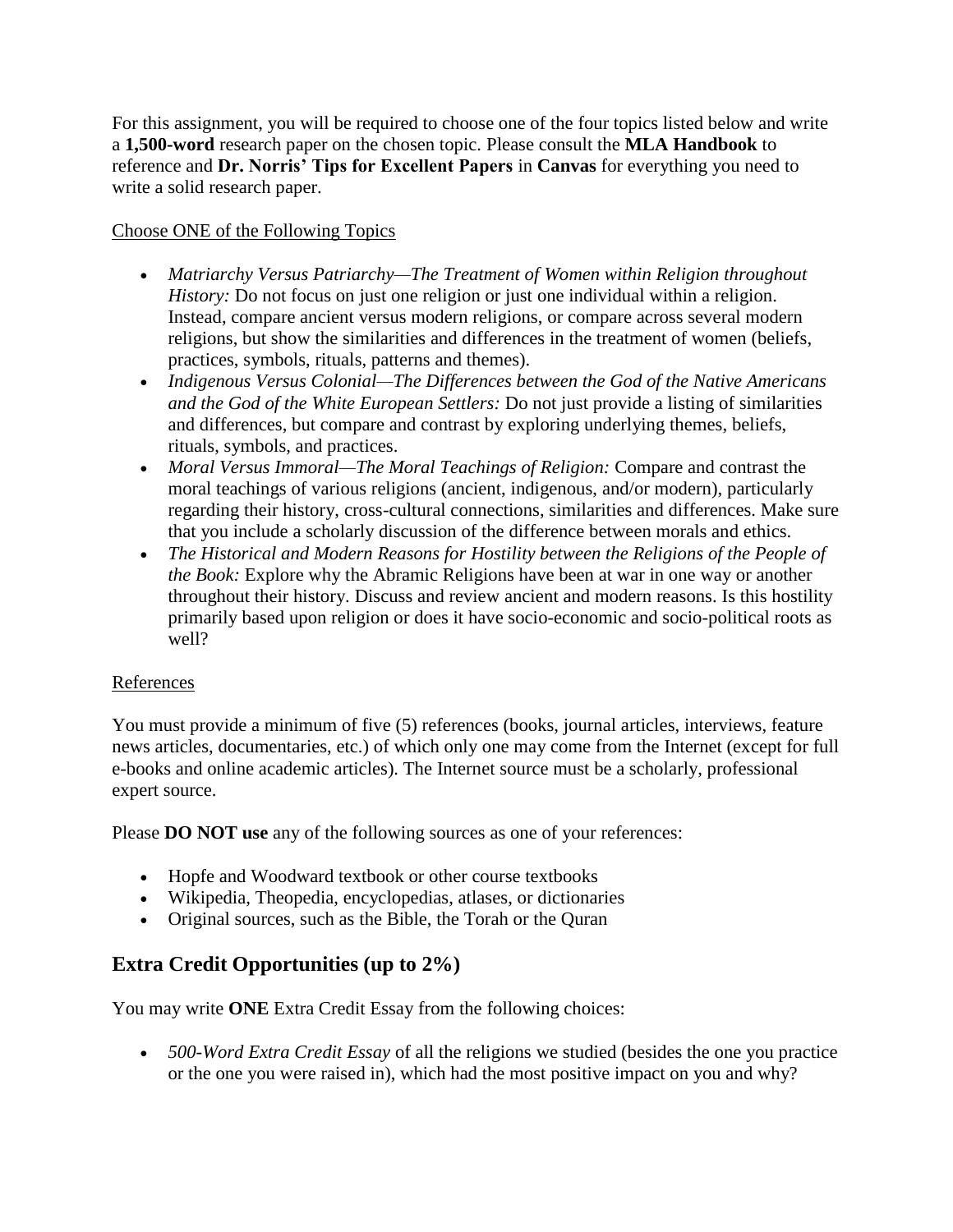- *500-Word Film Review Essay* on "The Peaceful Warrior" with Nick Nolte, OR "The Da Vinci Code" with Tom Hanks, OR "Joshua" with F. Murray Abraham and Tony Goldwyn. Explain and discuss the religious themes of the movie, the spiritual and religious traditions, how the story affected you, and what it means today.
- *500-Word Movie Review Essay on the documentary "Jesus Camp"*. Analyze the movie, especially what you liked/disliked about the religious training depicted and the larger issue of the separation of religion and state.

## **Grading**

#### **Who Receives an "A" Grade?**

This student:

- 1. Provides consistent, excellent, high quality work on all assignments and exams
- 2. Actively participates in class and Discussion Boards on a regular basis with knowledgeable, insightful and relevant comments and answers to questions
- 3. Exhibits superior college level writing skills and has mastered the elements of an opinion essay and a research essay.
- 4. Knows how to conduct and demonstrate solid research to support their paper's arguments
- 5. Demonstrates superior observational skills and reporting during the Site Visit
- 6. Submits all assignments on time
- 7. Demonstrates near perfect attendance and punctuality
- 8. Is highly motivated to learn and improve academic skills

#### **Who Receives a "C" Grade?**

This student:

- 1. Provides consistent, average quality work on all assignments
- 2. Participates in class and Discussion Boards on a regular basis with relevant comments and answers to questions.
- 3. Exhibits average college level writing skills and has mastered the elements of an opinion essay and a research essay.
- 4. Knows how to conduct and demonstrate basic research to support their paper's arguments.
- 5. Demonstrates adequate, average observational skills and reporting during the Site Visit.
- 6. Submits all or most assignments on time
- 7. Demonstrates good attendance and punctuality
- 8. Shows average motivation to learn and improve academic skills

#### **Who Receives an "F" Grade?**

This student: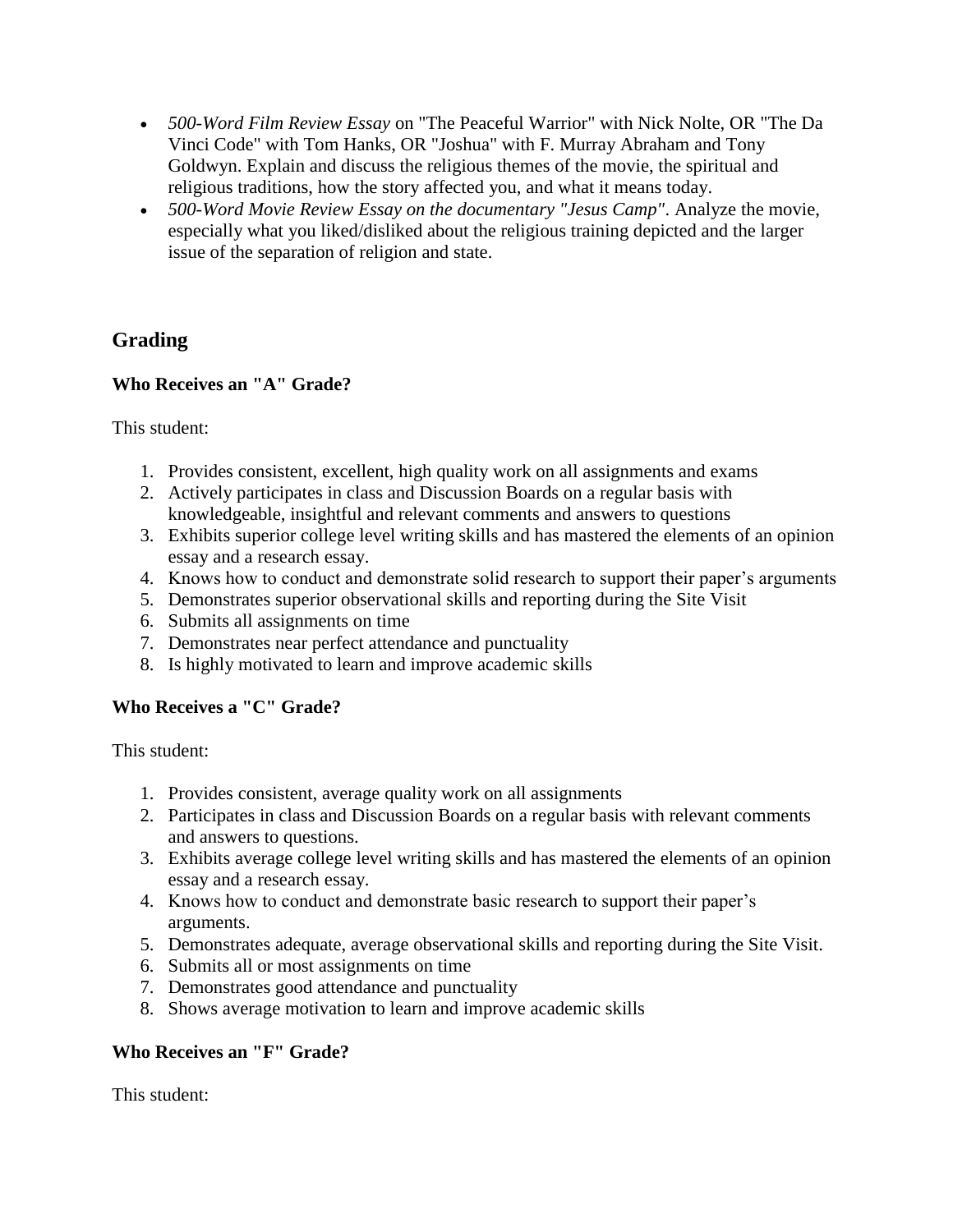- 1. Provides extremely poor quality work on most or all assignments that does not meet even minimal academic standards
- 2. Does not participate in class and Discussion Boards at even a minimal level and is unable to provide knowledgeable, insightful and relevant comments and answers to questions
- 3. Does not exhibit college level writing skills and has not mastered the elements of an opinion essay and a research essay.
- 4. Does not demonstrate college level observational skills and reporting during the Site Visit
- 5. Does not know how to or fails to conduct and demonstrate research skills to support their paper's arguments
- 6. Does not turn in assignments on time or fails to turn in assignments
- 7. May demonstrate extremely poor attendance and punctuality
- 8. Has not shown the motivation to learn and improve their academic skills

| <b>Assignment Weights</b> |  |  |  |  |
|---------------------------|--|--|--|--|
| Weigh                     |  |  |  |  |
| 5%                        |  |  |  |  |
| 5%                        |  |  |  |  |
| 10%                       |  |  |  |  |
| 10%                       |  |  |  |  |
| 14%                       |  |  |  |  |
| 17%                       |  |  |  |  |
| 2%                        |  |  |  |  |
| 27%                       |  |  |  |  |
| 5%                        |  |  |  |  |
| 5%                        |  |  |  |  |
| 100%                      |  |  |  |  |
| $2\%$                     |  |  |  |  |
|                           |  |  |  |  |

|        | Grading Schema          |        |               |        |               |  |  |  |  |
|--------|-------------------------|--------|---------------|--------|---------------|--|--|--|--|
| Letter | <b>Range%</b>           | Letter | <b>Range%</b> | Letter | <b>Range%</b> |  |  |  |  |
| ΙA     | $ 95 \text{ or above} $ | B      | $ 83 - 86 $   | ◡      | $170 - 76$    |  |  |  |  |
| IA-    | $ 90 - 94$              | IB-    | 80 - 82       |        | $ 60 - 69 $   |  |  |  |  |